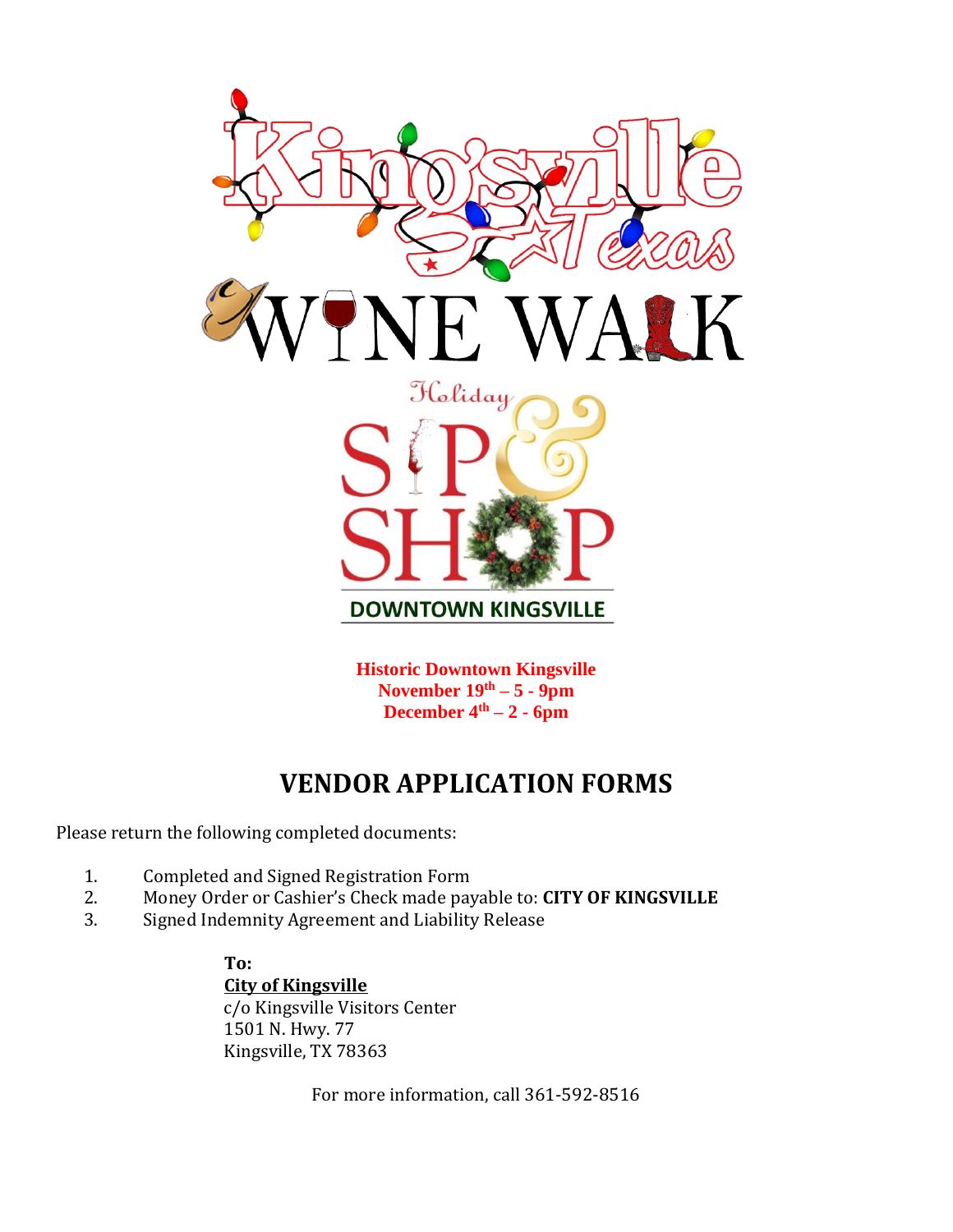

# Vendor Information

**DATE:** Friday, November 19<sup>th</sup> & Saturday December 4th, rain or shine.

**SET-UP:** Booths must be completely set up, ready for sales starting at an hour before event.

#### **SALES:**

- $\bullet$  5:00 pm  $-$  9:00 pm, Friday, November 19
- $\bullet$  2:00 pm  $-$  6:00 pm, Saturday, Dec. 4

**TEAR DOWN:** NO EARLY TEAR DOWN ALLOWED.

**LOCATION:** Historical Downtown Kingsville

**INFORMATION BOOTH:** 1904 Downtown Train Depot (Kleberg & Alarcon Street) & Texas Theater (8<sup>th</sup> & Kleberg) On day of event.

#### **BOOTH SIZES AND FEES: 10' x 10' indoors, \$100.00 cost per booth for both days. Trailers are \$200 for the 2 days.**

**ELECTRICAL:** All vendors will need to bring their own electrical cords required for their booth.

Sorry, no unloading assistance will be available. Vendors must provide their own tables, chairs, etc. Spaces assigned on first-come, first-served basis, by application date. Spaces will be assigned to try to avoid having similar products side by side.

#### **All vendors accepted are required to have a stamp of some type that they can use to mark the participant's passports.**

#### **This is a rain-or-shine event and there will be no refunds for bad weather.**

The Kingsville Wine Walk reserves all rights to rearrange booths as needed to allow for accessibility to all vendors and spectators. **ONLY** The Kingsville Wine Walk Committee may make changes to the location of booths.

#### **VENDOR APPLICATION DEADLINE: November 11th**

**APPLICATION:** The application may be printed, filled-out and mailed to: Kingsville Visitors Center, c/o Kingsville Wine Walk, 1501 N. Hwy 77, Kingsville, TX 78363. No food items on-premises for consumption may be sold from any booths unless it is a food vendor. The Vendors selected will receive confirmation immediately.

**All Vendors** are required to collect and remit state and local sales tax.

**UNLOADING/LOADING:** After unloading, vendors will be directed to nearby off-site parking.

**OVERNIGHT ACCOMODATIONS:** The Kingsville Visitors & Tourism Center has complete lodging information at 361-592-8516 or visit website at [www.kingsvilletexas.com](http://www.kingsvilletexas.com/) or email [howdy@cityofkingsville.com](mailto:howdy@cityofkingsville.com)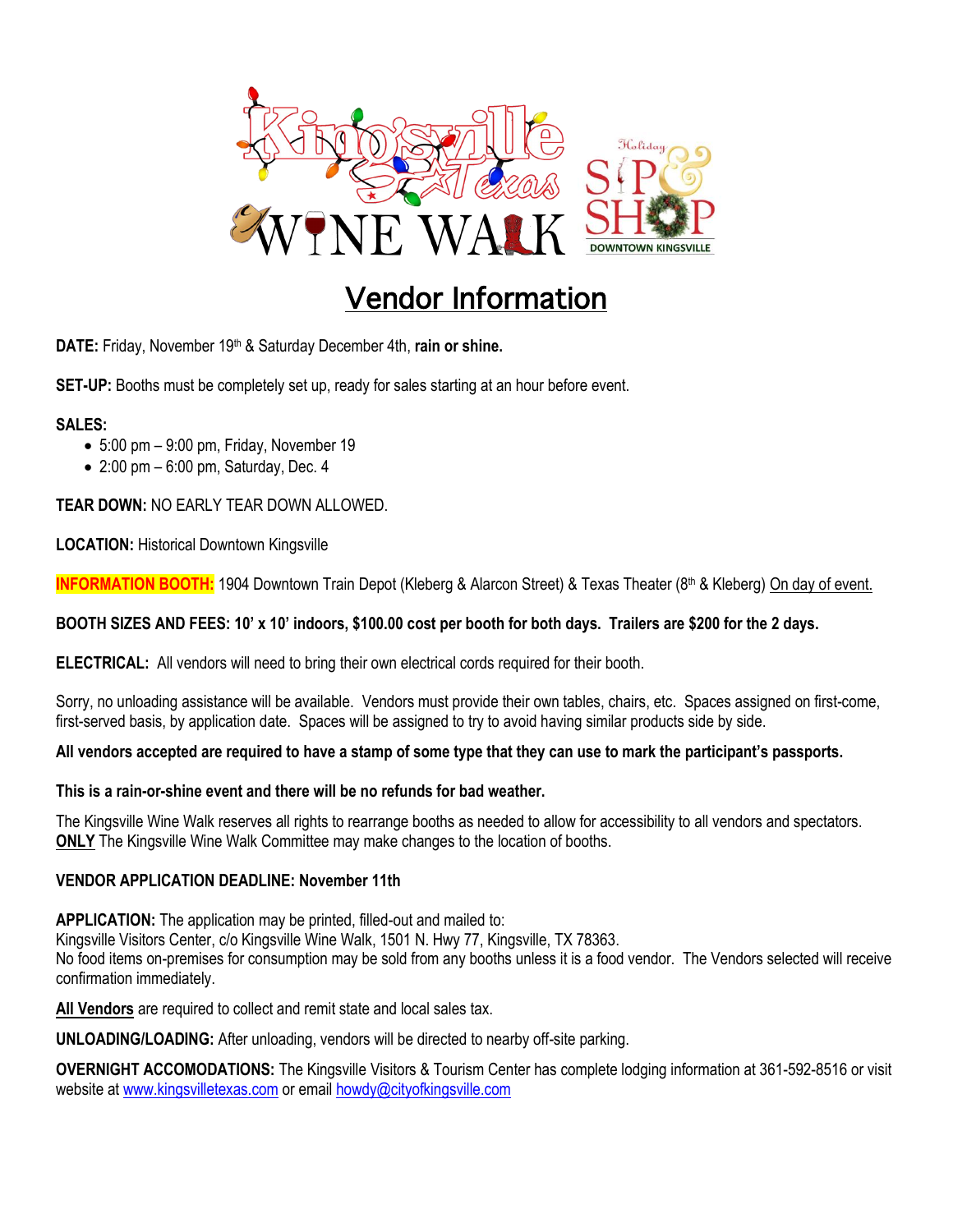

#### **Please type or print clearly. Application must be accompanied by full payment**

| What will you sell? Art/Handcrafted items _______ Retail items ________ Food Vendor ______ (NO WATER/SODAS)                                                                                                                                                                                                                                                                                                                                                                                                                                                                                      |  |                                                                                 |  |
|--------------------------------------------------------------------------------------------------------------------------------------------------------------------------------------------------------------------------------------------------------------------------------------------------------------------------------------------------------------------------------------------------------------------------------------------------------------------------------------------------------------------------------------------------------------------------------------------------|--|---------------------------------------------------------------------------------|--|
| Check items you will sell: ______ Retail items _____Jewelry ____ Purses/Accessories ____ Candles ____ Sports ____<br>Home Décor ____ Garden Décor ____ Plants ____ Cards/Paper ____ Pottery ____ Spa/Beauty ____ Holiday ____ Photographs _<br>Flowers/Produce _____ Paintings _____ Other ______ (Anyone seeking to promote services needs to contact us about sponsorship<br>opportunities)                                                                                                                                                                                                    |  |                                                                                 |  |
| Number of Booths Requested __________ @ \$50.00 per booth per day (\$100 total). Trailer Spaces \$100 per day (\$200 Total)<br>Total Enclosed \$__________________ by Cashier's Check, Money Order or Credit Card                                                                                                                                                                                                                                                                                                                                                                                |  |                                                                                 |  |
| Make checks payable to the City of Kingsville and mail the completed application & full payment to:                                                                                                                                                                                                                                                                                                                                                                                                                                                                                              |  | <b>Kingsville Visitors Center</b><br>1501 N. Hwy. 77<br>Kingsville, Texas 78363 |  |
| Kingsville Wine Walk reserves the exclusive right for approval of all items and the right to cancel a booth exhibit, require alteration and/or removal of any<br>merchandise, product or activity from the show which we, in our sole discretion deem detrimental to or inconsistent with the quality of the event. Ranch<br>Hand Festival will not be responsible for any vendor costs incurred if such an event occurs and no refund will be given. <b>FESTIVAL ASSIGNED VENDORS</b><br><b>WILL BE SELLING SOFT DRINKS &amp; WATER ONLY!</b>                                                   |  |                                                                                 |  |
| Vendor is aware that if confirmed, there will be no refund. ALL VENDORS ARE ALSO ASKED TO GET A STAMP FOR THE PASSPORTS.<br>Booths will be assigned at the discretion of the Kingsville Wine Walk committee.<br>Sponsoring organizations shall not be liable to vendor for any damage, loss, or injury arising from any condition existent at the event, or any act, omission or<br>neglect by any other vendor, volunteer, visitor or employee at any time, whether during, prior to or after the show.<br>I/We have read and agree to the rules of participation for the Kingsville Wine Walk. |  |                                                                                 |  |
|                                                                                                                                                                                                                                                                                                                                                                                                                                                                                                                                                                                                  |  |                                                                                 |  |
|                                                                                                                                                                                                                                                                                                                                                                                                                                                                                                                                                                                                  |  |                                                                                 |  |